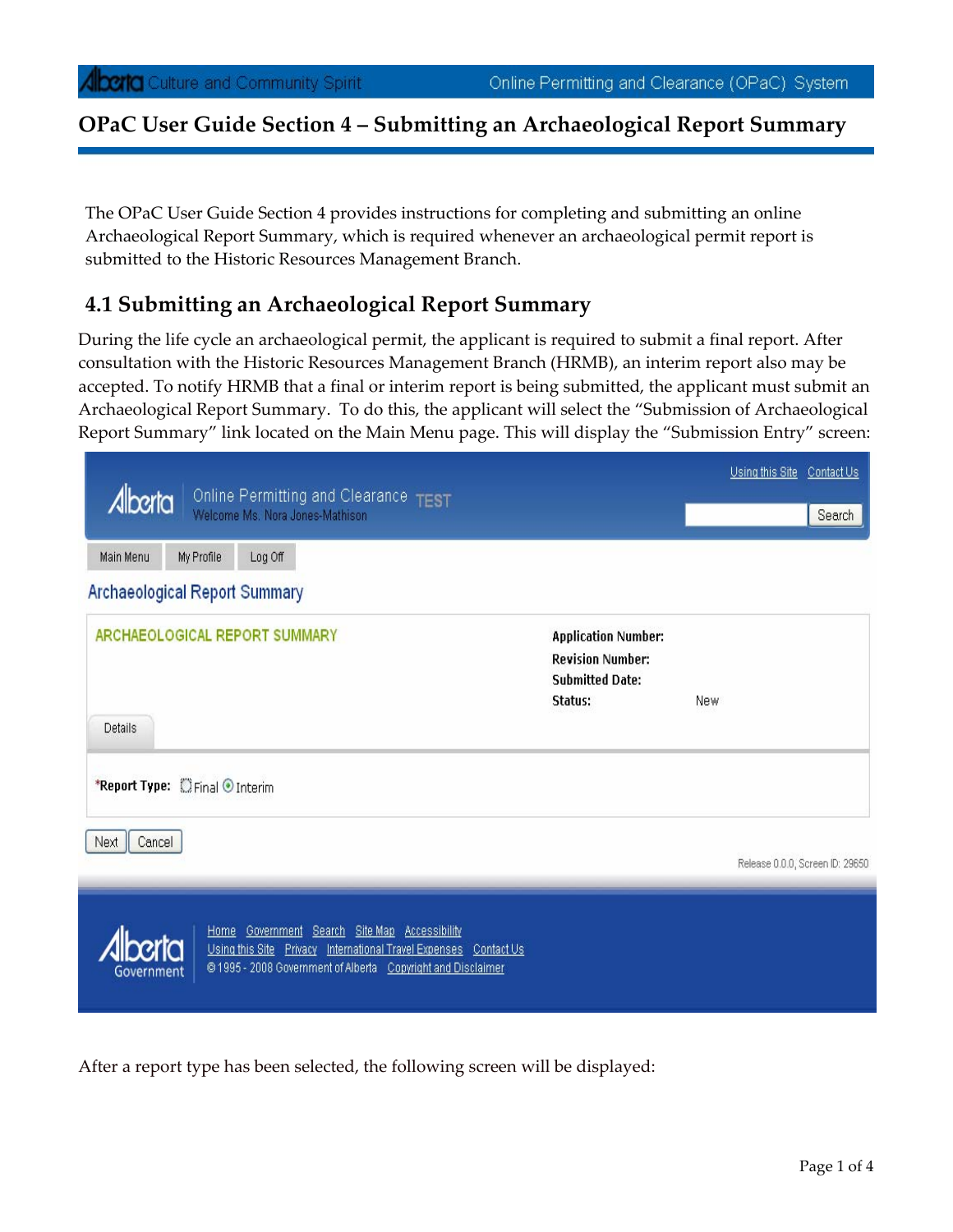# **OPaC User Guide Section 4 – Submitting an Archaeological Report Summary**

|                                                                           | Using this Site Contact Us<br>Online Permitting and Clearance TEST                                                                                              |        |
|---------------------------------------------------------------------------|-----------------------------------------------------------------------------------------------------------------------------------------------------------------|--------|
| Alberta<br>Welcome John Q. Archaeologist                                  |                                                                                                                                                                 | Search |
| Main Menu<br>My Profile<br>Log Off                                        |                                                                                                                                                                 |        |
| Archaeological Report Summary                                             |                                                                                                                                                                 |        |
| <b>ARCHAEOLOGICAL REPORT SUMMARY</b>                                      | <b>Application Number:</b><br><b>Revision Number:</b><br><b>Submitted Date:</b><br>Status:<br>New                                                               |        |
| Details                                                                   |                                                                                                                                                                 |        |
| *Permit Number:<br>"Report Title:                                         | $\overline{\mathbf{r}}$<br>09-032<br>Historical resources impact assessment Smith well site 12-2-37-2-W4M: final report<br>$\left\vert \mathbf{a}\right\rangle$ |        |
| *Number of Volumes:<br>* Number of Folded Maps:                           | <b>Number of Pages:</b><br>1<br>22<br>$\circ$<br><b>Publication Year:</b>                                                                                       |        |
| *Number of Back Pocket Maps:<br>"Covered Projects                         | 2009<br>$\circ$                                                                                                                                                 |        |
| <b>Project / Development Name</b>                                         | <b>Clearance Status</b>                                                                                                                                         |        |
| Smith well site 12-2-37-2-W4M                                             | Delete<br>Clearance Requested                                                                                                                                   |        |
| Add Project<br>*Authors                                                   |                                                                                                                                                                 |        |
| Title<br><b>First Name</b>                                                | <b>Initials</b><br><b>Last Name</b>                                                                                                                             |        |
| John<br>Mr.                                                               | Q.<br>Archaeologist                                                                                                                                             |        |
| Add Additional Authors<br><b>Title First Name</b><br><b>Sites Visited</b> | <b>Initials</b><br><b>Last Name</b>                                                                                                                             |        |
|                                                                           |                                                                                                                                                                 |        |
| Site Id<br>4<br>FxOn-1                                                    | <b>Recommended HRV Status</b><br>T C New C Revisited Delete                                                                                                     |        |
| Historic barn                                                             | S Delete                                                                                                                                                        |        |
|                                                                           |                                                                                                                                                                 |        |
| Add Site                                                                  |                                                                                                                                                                 |        |
|                                                                           |                                                                                                                                                                 |        |
| Submit<br>Save                                                            |                                                                                                                                                                 |        |
| Cancel<br>Back                                                            | Release 0.1.0, Screen ID: 29650                                                                                                                                 |        |

**Alberta** Government

Home Government Search Site Map Accessibility Using this Site Privacy International Travel Expenses Contact Us @ 1995 - 2008 Government of Alberta Copyright and Disclaimer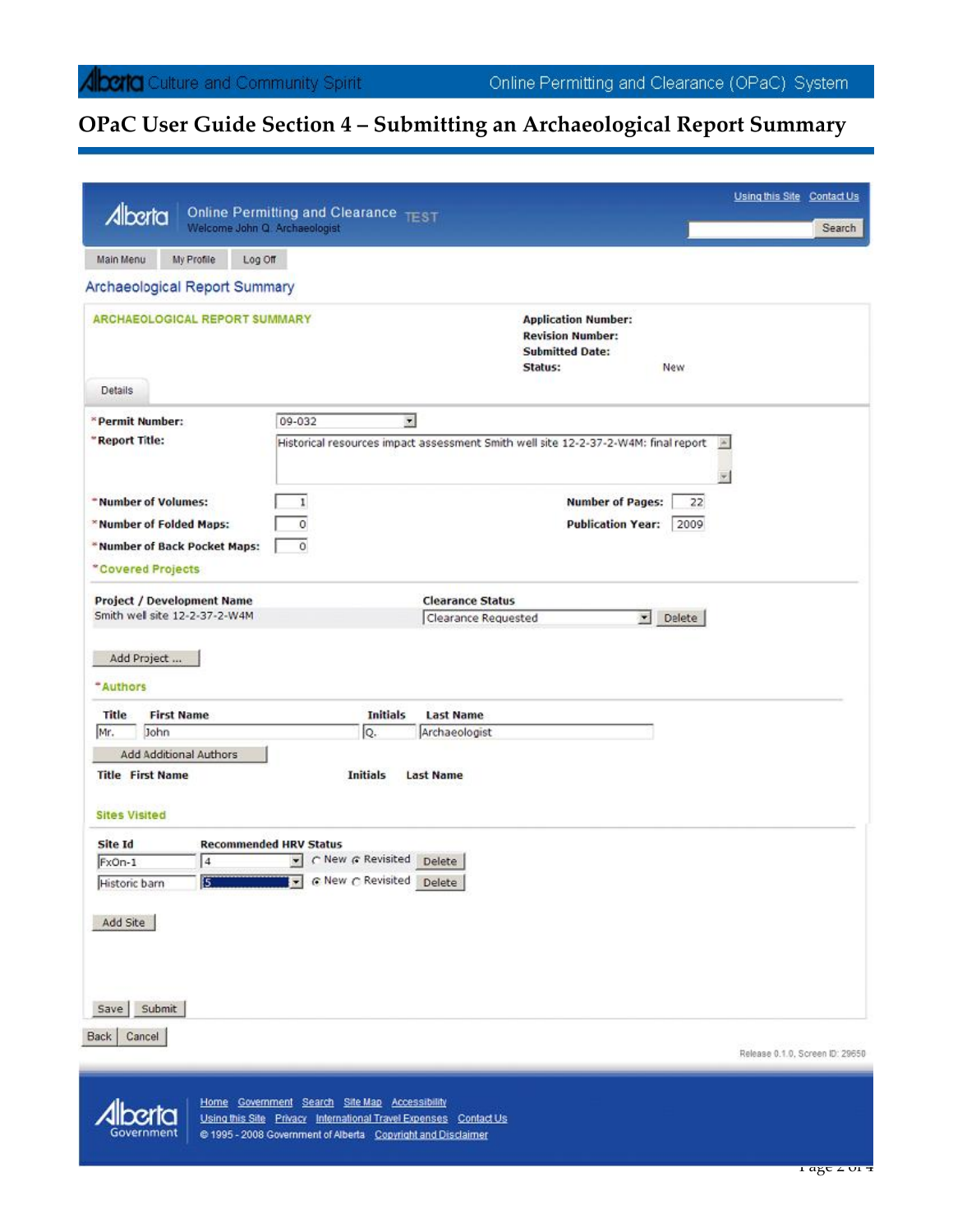# **OPaC User Guide Section 4 – Submitting an Archaeological Report Summary**

| <b>Field Label / Section</b> | Description                                                                                                                                                                                                                                                                                                                                                                                                                                                                                                                                                                                  |  |
|------------------------------|----------------------------------------------------------------------------------------------------------------------------------------------------------------------------------------------------------------------------------------------------------------------------------------------------------------------------------------------------------------------------------------------------------------------------------------------------------------------------------------------------------------------------------------------------------------------------------------------|--|
| Report Type                  | Enter Report Type by selecting "Final" or "Interim."                                                                                                                                                                                                                                                                                                                                                                                                                                                                                                                                         |  |
| Permit Number                | Select the Permit Number of the report from the dropdown list. The list of<br>available permits is restricted to those issued to the current applicant that have<br>not been completed or cancelled and are not currently under amendment.                                                                                                                                                                                                                                                                                                                                                   |  |
| <b>Report Title</b>          | Enter the Report Title. The format for a final report title must follow the Library<br>of Congress guidelines, with capital letters used only at the beginning of the<br>title and for proper nouns and with the report type indicated at the end of the<br>title (e.g., Historical resources impact assessment of lands associated with West<br>Park subdivision: final report). Use of abbreviations should be avoided.                                                                                                                                                                    |  |
| <b>Covered Projects</b>      | Identify each project/development included in the report by clicking the "Add<br>Project" button and selecting all relevant projects. Indicate the clearance status<br>for each project by selecting the appropriate entry from the dropdown list in<br>the "Clearance Status" window. Valid statuses are "Clearance Requested,"<br>"Clearance Already Approved," "Clearance will be Requested Later," and<br>"Clearance Not Required."                                                                                                                                                      |  |
| <b>Sites Visited</b>         | List all sites discussed in the report. The list must include all sites recorded or<br>revisited: archaeological sites, historic structures and any other sites. The<br>applicant must provide a suggested HRV (0-4) for each site.                                                                                                                                                                                                                                                                                                                                                          |  |
| Attachments                  | Upload any necessary supporting documents, indicating Document Type and<br>providing description of the report. Do not submit pdf copies of reports, site<br>forms or site data through this mechanism.                                                                                                                                                                                                                                                                                                                                                                                      |  |
| Save/Submit                  | By clicking the "Save" button, an applicant may save a Report Summary at any<br>time, leave it and come back to it later (using "My Applications" option<br>detailed in OPaC User Guide Section 1 - Registration and Common Features).<br>Clicking the "Submit" button will prompt the system to check if the required<br>information has been entered appropriately. If it has not, the system will return<br>an instructional error message. If submission is successful, a confirmation page<br>will be generated. There is no fee associated with the submission of a Report<br>Summary. |  |

### **4.1.1 Data Entry Guide**